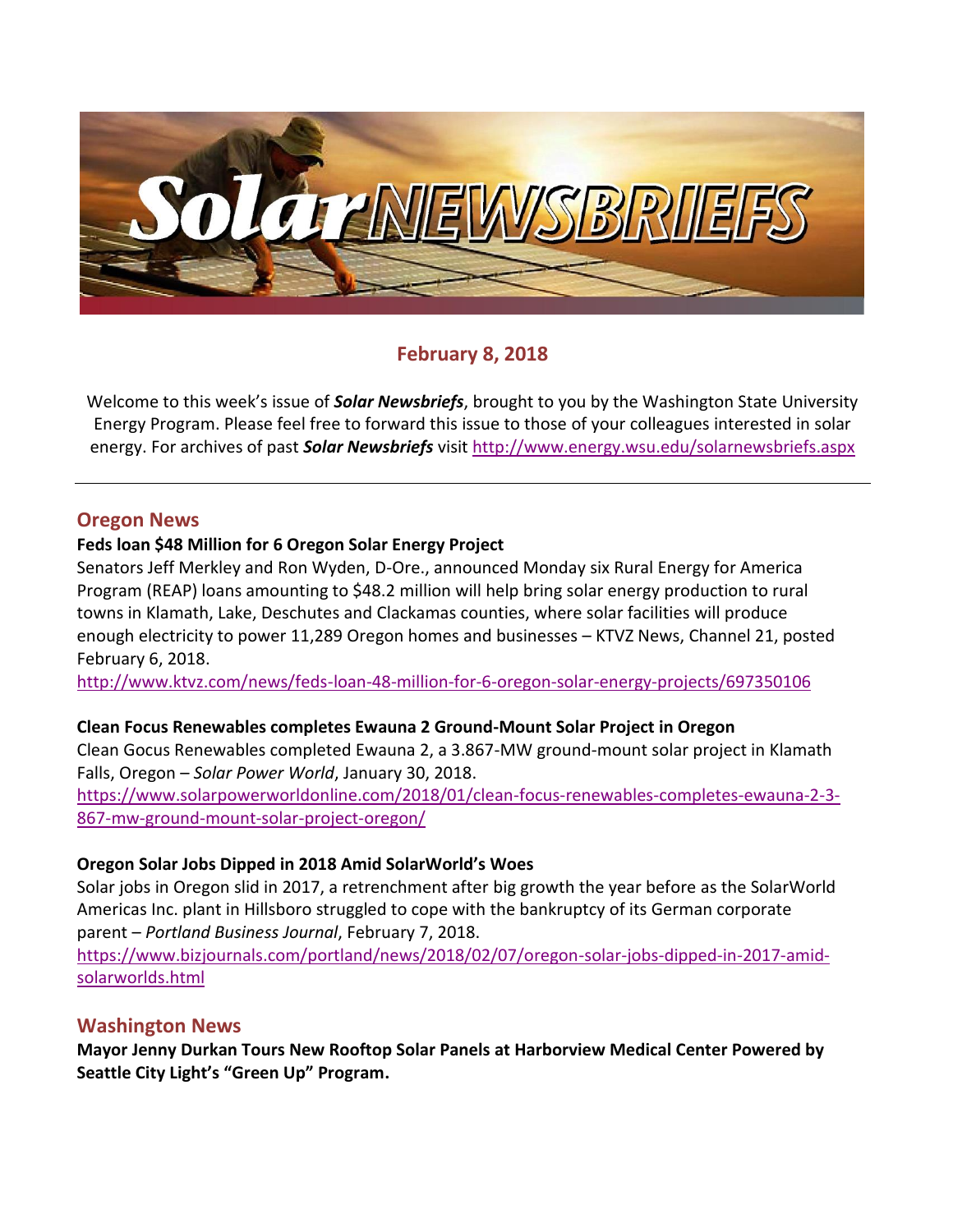Jenny A. Durkan today toured a new rooftop solar panel installation at Harborview Medical Center. The project is the first to receive funding under Seattle [City Light's "Green Up" grants program](http://www.seattle.gov/light/Greenup/), which aims to expand the City's supply of clean, renewable energy, fight climate change, and lower electricity bills at community facilities, including schools, parks, community centers, and affordable housing complexes – Office of the Mayor, Seattle, Washington website, January 31, 2018. [http://durkan.seattle.gov/2018/01/mayor-jenny-durkan-tours-new-rooftop-solar-panels-at](http://durkan.seattle.gov/2018/01/mayor-jenny-durkan-tours-new-rooftop-solar-panels-at-harborview-medical-center-powered-by-seattle-city-lights-green-up-program/)[harborview-medical-center-powered-by-seattle-city-lights-green-up-program/](http://durkan.seattle.gov/2018/01/mayor-jenny-durkan-tours-new-rooftop-solar-panels-at-harborview-medical-center-powered-by-seattle-city-lights-green-up-program/)

### **Solar-Powered Trash Compactor Bins to Hit Downtown Spokane Streets**

Roughly 40 solar-powered trash bins are coming to Spokane's city's streets in the coming weeks, capable of compacting refuse and collecting recycling. The move will free up members of the Downtown Spokane Partnership's cleaning crews to address graffiti, sidewalk trash and areas beneath the downtown's railroad viaducts, rather than collecting bags from the cans currently scattered throughout town – *The Spokesman-Review*, February 6, 2018.

[http://www.spokesman.com/stories/2018/feb/06/solar-powered-trash-compactor-bins-to-hit](http://www.spokesman.com/stories/2018/feb/06/solar-powered-trash-compactor-bins-to-hit-downtown/)[downtown/](http://www.spokesman.com/stories/2018/feb/06/solar-powered-trash-compactor-bins-to-hit-downtown/)

## **Commentary on the New Solar Tariffs**

## **New Tariffs and State Policy Cloud Oregon's Solar Growth**

Obsidian Renewables' Outback solar farm outside Christmas Valley in south central Oregon is a 23,000-panel array with a peak output of 5.7 megawatts, enough power to serve about 1,200 customers. The company is looking to build far larger project -- 600 megawatts, plus battery storage -- in the same area, tapping into existing transmission lines and replacing the output of retiring coal plans – *Oregonian/Oregonlive*, January 29, 2018

[http://www.oregonlive.com/business/index.ssf/2018/01/oregons\\_solar\\_growth\\_faces\\_tar.html](http://www.oregonlive.com/business/index.ssf/2018/01/oregons_solar_growth_faces_tar.html)

# **Washington Solar Industry Remains Strong despite Imposition of Import Tariffs**

Washington's solar industry remains strong in the face of the U.S. president's announcement this week to impose tariffs on imported solar cells and modules. Our state benefits from a diversified and integrated solar industry that provides jobs in installation, manufacturing, distribution, engineering, marketing, sales, finance, software development, consulting, and education. Such economic diversity provides resilience from potential market disturbance from external forces – Solar Installers of Washington website, posted January 23, 2018. <http://www.solarinstallersofwa.org/>

## **White House seeks 72 Percent Cut to Clean Energy Research, Underscoring Administration's Preference for Fossil Fuels**

The Trump administration is poised to ask Congress for deep budget cuts to the Energy Department's renewable energy and energy efficiency programs, slashing them by 72 percent overall in fiscal 2019, according to draft budget documents obtained by The Washington Post – *Washington Post*, February 1, 2018.

[https://www.washingtonpost.com/business/economy/white-house-seeks-72-percent-cut-to-clean](https://www.washingtonpost.com/business/economy/white-house-seeks-72-percent-cut-to-clean-energy-research-underscoring-administrations-preference-for-fossil-fuelsv/2018/01/31/c2c69350-05f3-11e8-b48c-b07fea957bd5_story.html?utm_term=.b5e952599211)[energy-research-underscoring-administrations-preference-for-fossil-fuelsv/2018/01/31/c2c69350-](https://www.washingtonpost.com/business/economy/white-house-seeks-72-percent-cut-to-clean-energy-research-underscoring-administrations-preference-for-fossil-fuelsv/2018/01/31/c2c69350-05f3-11e8-b48c-b07fea957bd5_story.html?utm_term=.b5e952599211) [05f3-11e8-b48c-b07fea957bd5\\_story.html?utm\\_term=.b5e952599211](https://www.washingtonpost.com/business/economy/white-house-seeks-72-percent-cut-to-clean-energy-research-underscoring-administrations-preference-for-fossil-fuelsv/2018/01/31/c2c69350-05f3-11e8-b48c-b07fea957bd5_story.html?utm_term=.b5e952599211)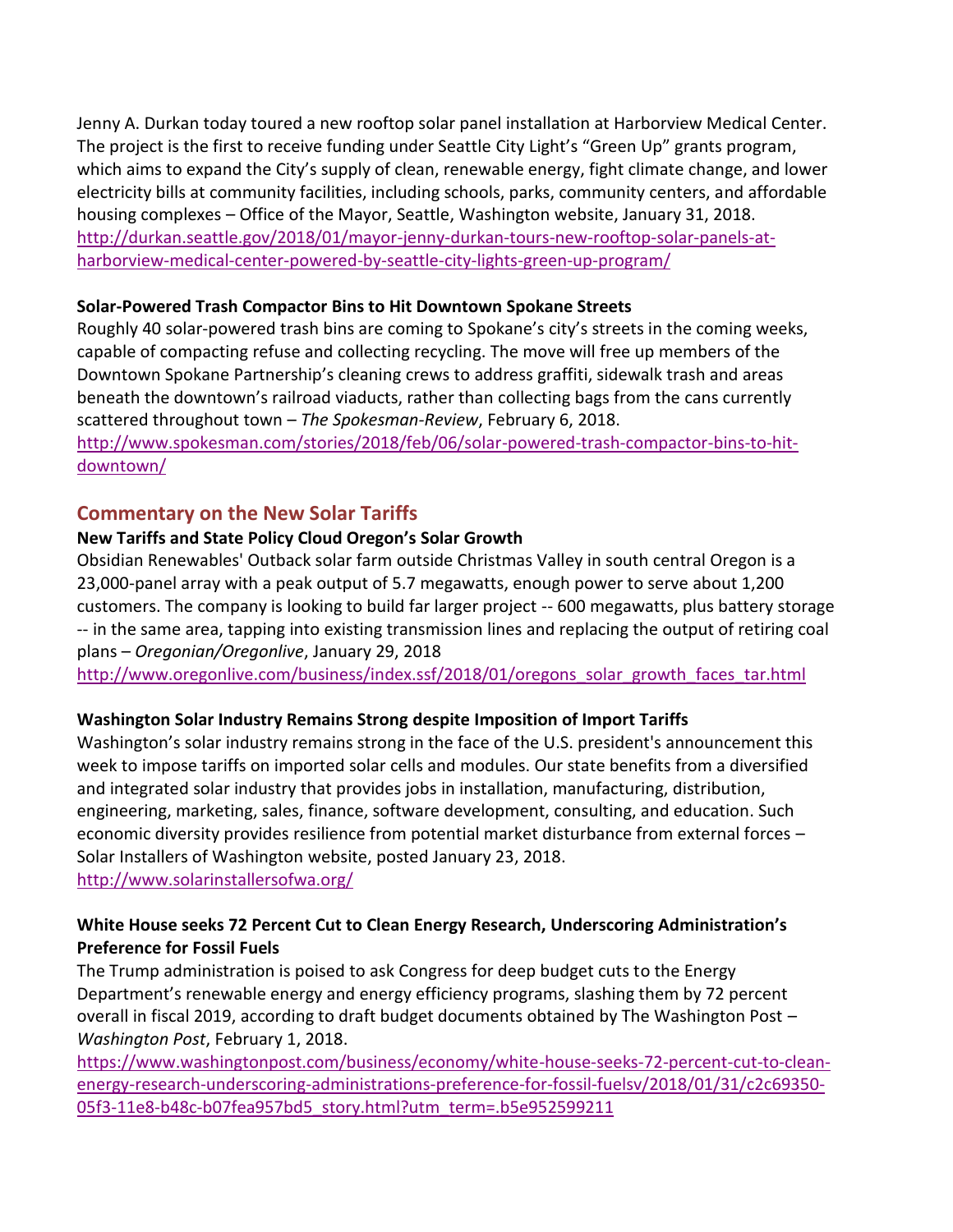### **Solar Panel Industry Still Optimistic despite New tariffs**

Tariffs on solar panel imports imposed this week by the Trump administration threaten to increase customer costs and cut solar energy growth by as much as 11 percent over the next five years, but the industry remains optimistic that the roadblock will be temporary – *Los Angeles Times*, January 24, 2018.

[https://www.msn.com/en-us/news/us/solar-panel-industry-still-optimistic-despite-new-tariffs/ar-](https://www.msn.com/en-us/news/us/solar-panel-industry-still-optimistic-despite-new-tariffs/ar-AAv7B6w)[AAv7B6w](https://www.msn.com/en-us/news/us/solar-panel-industry-still-optimistic-despite-new-tariffs/ar-AAv7B6w)

## **Business News**

## **Tesla Expands Sales of Solar Gear at Home Depot**

Tesla Inc. is planning a major expansion of its [solar division a](https://www.bloomberg.com/news/articles/2017-12-14/tesla-s-nyc-store-sells-solar-cars-and-home-batteries-under-one-roof)t Home Depot Inc., embarking on a critical test of the mainstream appeal of its renewable-energy products. The tech pioneer is beginning to roll out Tesla-branded selling spaces at 800 of the retailer's locations, the company confirmed to Bloomberg News. The areas, which will be outfitted during the first half of this year, are staffed by Tesla employees and can demonstrate its solar panels and Powerwall battery – *Bloomberg Technology*, February 01, 2018.

[https://www.bloomberg.com/news/articles/2018-02-01/tesla-expands-sales-of-solar-gear-at-home](https://www.bloomberg.com/news/articles/2018-02-01/tesla-expands-sales-of-solar-gear-at-home-depot-in-critical-test)[depot-in-critical-test](https://www.bloomberg.com/news/articles/2018-02-01/tesla-expands-sales-of-solar-gear-at-home-depot-in-critical-test)

# **Technological Innovations**

**A Better Battery? MIT Researchers say Discovery Could Improve Storage of Energy from Wind, Sun** MIT researchers say they've improved a large scale battery, opening the possibility of storing massive amounts of renewable energy for a rainy day – or a day without wind. The researchers say their changes to liquid-sodium batteries will make them more durable and useful – *Boston Globe*, January 26, 2018.

[https://www.bostonglobe.com/metro/2018/01/26/better-battery-mit-researchers-say-discovery](https://www.bostonglobe.com/metro/2018/01/26/better-battery-mit-researchers-say-discovery-could-improve-storage-energy-from-wind-sun/UnVfQCh4hRH2GoN4fgItvO/story.html)[could-improve-storage-energy-from-wind-sun/UnVfQCh4hRH2GoN4fgItvO/story.html](https://www.bostonglobe.com/metro/2018/01/26/better-battery-mit-researchers-say-discovery-could-improve-storage-energy-from-wind-sun/UnVfQCh4hRH2GoN4fgItvO/story.html)

## **Battery' that Bottles Sunshine Could Bring a New Solar Revolution**

A plastic-like material may do for solar power what high-performance electrical batteries have done for iphones and Tesla Cars. Research conducted by MIT Professor Jeffrey Grossman uncovers novel ways of storing thermal energy, facilitating the move toward large-scale implementation – NBC News, January 13, 2018.

[https://www.nbcnews.com/mach/science/battery-bottles-sunshine-could-bring-new-solar](https://www.nbcnews.com/mach/science/battery-bottles-sunshine-could-bring-new-solar-revolution-ncna836416?utm_source=MIT+Energy+Initiative&utm_campaign=79743cdab5-eNewsletter_November_2017&utm_medium=email&utm_term=0_eb3c6d9c51-79743cdab5-75775417&mc_cid=79743cdab5&mc_eid=db861d30a1)[revolution-ncna836416?utm\\_source=MIT+Energy+Initiative&utm\\_campaign=79743cdab5](https://www.nbcnews.com/mach/science/battery-bottles-sunshine-could-bring-new-solar-revolution-ncna836416?utm_source=MIT+Energy+Initiative&utm_campaign=79743cdab5-eNewsletter_November_2017&utm_medium=email&utm_term=0_eb3c6d9c51-79743cdab5-75775417&mc_cid=79743cdab5&mc_eid=db861d30a1) [eNewsletter\\_November\\_2017&utm\\_medium=email&utm\\_term=0\\_eb3c6d9c51-79743cdab5-](https://www.nbcnews.com/mach/science/battery-bottles-sunshine-could-bring-new-solar-revolution-ncna836416?utm_source=MIT+Energy+Initiative&utm_campaign=79743cdab5-eNewsletter_November_2017&utm_medium=email&utm_term=0_eb3c6d9c51-79743cdab5-75775417&mc_cid=79743cdab5&mc_eid=db861d30a1) [75775417&mc\\_cid=79743cdab5&mc\\_eid=db861d30a1](https://www.nbcnews.com/mach/science/battery-bottles-sunshine-could-bring-new-solar-revolution-ncna836416?utm_source=MIT+Energy+Initiative&utm_campaign=79743cdab5-eNewsletter_November_2017&utm_medium=email&utm_term=0_eb3c6d9c51-79743cdab5-75775417&mc_cid=79743cdab5&mc_eid=db861d30a1)

# **Relevant Papers and Webinars**

## **Valuing Resilience Makes Solar+Storage More Economic**

A new paper released by the National Renewable Energy Laboratory and Clean Energy Group, *[Valuing the Resilience Provided by Solar and](http://click.icptrack.com/icp/relay.php?r=98026810&msgid=467265&act=KF2U&c=1164501&destination=https%3A%2F%2Fwww.cleanegroup.org%2Fceg-resources%2Fresource%2Fvaluing-resilience-solar-battery-energy-storage%2F) Battery Energy Storage Systems*, illustrates how